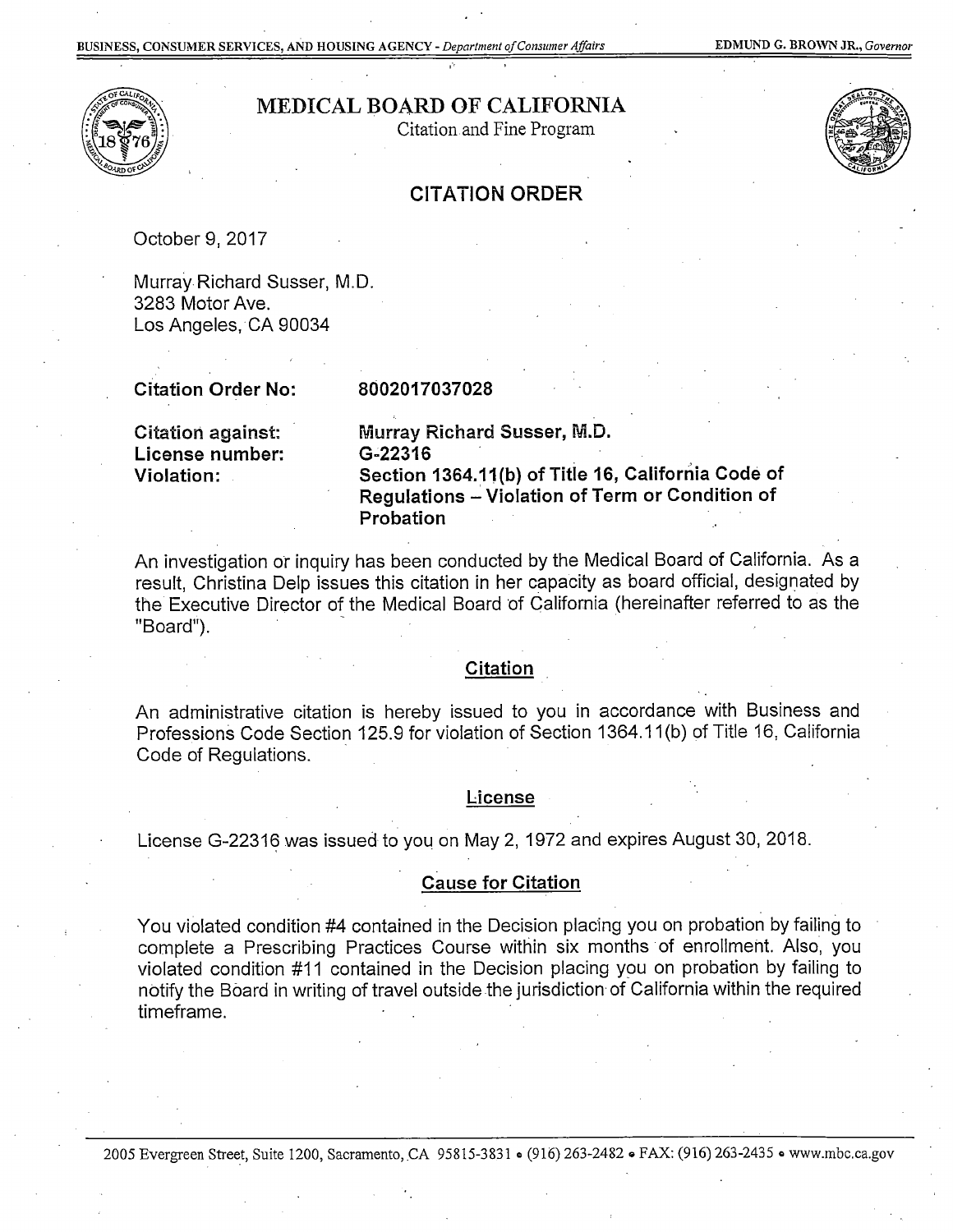### **Order of Abatement**

The Board is ordering you to maintain compliance with all terms and conditions of the Decision placing you on probation and comply with the following within thirty (30) days from receipt of this Citation Order: ·

- <sup>e</sup>Notify the Board, in writing, of travel and/or residence to any area outside the jurisdiction of California.
- Provide proof of compliance with Condition  $#4$  contained in the Decision placing you on probation.

#### <u>Fine</u>

**WITHIN THIRTY (30) DAYS OF RECEIPT OF THIS. CITATION, YOU ARE REQUIRED TO PAY AN ADMINISTRATIVE FINE IN THE AMOUNT OF \$350.00 AS PROVIDED BY TITLE 16 OF THE CALIFORNIA COD.E OF REGULATIONS SECTIONS 1364.10 AND 1364.11 FOR VIOLATION OF SECTION 1364.11(B) OF TITLE 16, CALIFORNIA CODE OF REGULATIONS.** 

Payment of the administrative fine should be sent, in the form of check or money order, made payable to the Medical Board of California, to the following address: **Medical Board of California, Citation and Fine Program, Attn: Marco Armas, P. 0. Box 15588, Sacramento, CA 95852.** ·

Pursuant to Title 16, California Code of Regulations Section 1364.14, an individual who has been cited, may appeal within ten (10) days after service or receipt of the Citation Order. The Board must be notified in writing of an appeal and request for an informal conference or administrative hearing. If you appeal this citation, the days given for compliance will be held in abeyance only for the violation(s) you contest. If you fail to notify the Board within the allotted time that you intend to appeal the citation, it shall be deemed a final order and shall not be subject to further administrative review.

Any questions or concerns should be directed to Marco Armas, Analyst, at (916) 263-2482.